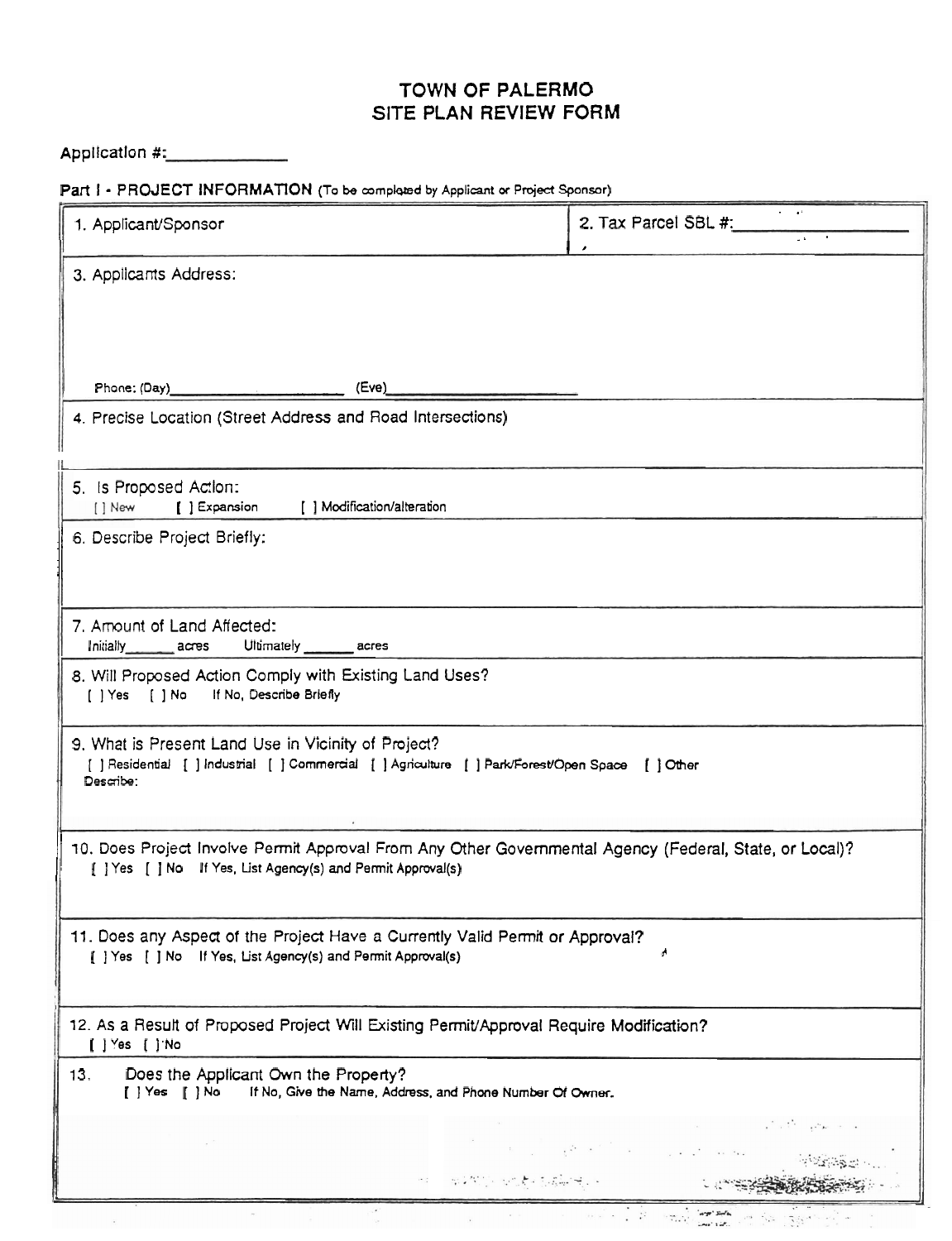PART II - GML 239 AND AGRICULTURAL DATA STATEMENT (To be Completed by Applicant or Project Sponsor)

| 1. | Does the Project Take Place Within 500 Feet of Any State or County Highway __; State or County-owned<br>Park or Recreation Area ___; Municipal Boundary ___; Land On Which A Public Building Is located ___;<br>County-owned or Delineated Stream or Drainage Channel_2 Check all That Apply.<br>If Yes, Name Items.<br>[ ] Yes [ ] No |  |       |  |  |  |
|----|----------------------------------------------------------------------------------------------------------------------------------------------------------------------------------------------------------------------------------------------------------------------------------------------------------------------------------------|--|-------|--|--|--|
|    | Note: If Yes, Review By County Planning Board Is Required                                                                                                                                                                                                                                                                              |  |       |  |  |  |
| 2. | Does the Project Take Place Within 500 Feet of Any Agricultural District.<br>[ ] Yes [ ] No If Yes, What Is The Agricultural District Number.                                                                                                                                                                                          |  |       |  |  |  |
| 3. | If the Answer For Number "2" is Yes, List the Names, Addresses, and Tax Parcel Numbers of Property<br>Owners For All Agricultural Properties Within 500 Feet of the Project's Property Lines and Who Are Located<br>In an Agricultural District In the Space Provided Below.                                                           |  |       |  |  |  |
|    |                                                                                                                                                                                                                                                                                                                                        |  |       |  |  |  |
|    |                                                                                                                                                                                                                                                                                                                                        |  |       |  |  |  |
|    |                                                                                                                                                                                                                                                                                                                                        |  |       |  |  |  |
|    |                                                                                                                                                                                                                                                                                                                                        |  |       |  |  |  |
|    |                                                                                                                                                                                                                                                                                                                                        |  |       |  |  |  |
|    |                                                                                                                                                                                                                                                                                                                                        |  |       |  |  |  |
|    |                                                                                                                                                                                                                                                                                                                                        |  |       |  |  |  |
|    |                                                                                                                                                                                                                                                                                                                                        |  |       |  |  |  |
|    |                                                                                                                                                                                                                                                                                                                                        |  |       |  |  |  |
|    |                                                                                                                                                                                                                                                                                                                                        |  |       |  |  |  |
|    |                                                                                                                                                                                                                                                                                                                                        |  |       |  |  |  |
|    |                                                                                                                                                                                                                                                                                                                                        |  |       |  |  |  |
|    |                                                                                                                                                                                                                                                                                                                                        |  |       |  |  |  |
|    |                                                                                                                                                                                                                                                                                                                                        |  |       |  |  |  |
|    |                                                                                                                                                                                                                                                                                                                                        |  |       |  |  |  |
|    | I CERTIFY THAT THE INFORMATION PROVIDED ABOVE IS TRUE TO THE BEST OF MY KNOWLEDGE                                                                                                                                                                                                                                                      |  |       |  |  |  |
|    |                                                                                                                                                                                                                                                                                                                                        |  |       |  |  |  |
|    | Applicant/Sponsor Name:                                                                                                                                                                                                                                                                                                                |  | Date: |  |  |  |
|    |                                                                                                                                                                                                                                                                                                                                        |  |       |  |  |  |
|    |                                                                                                                                                                                                                                                                                                                                        |  |       |  |  |  |
|    |                                                                                                                                                                                                                                                                                                                                        |  |       |  |  |  |
|    |                                                                                                                                                                                                                                                                                                                                        |  |       |  |  |  |
|    | a di babbayan dan sasa san di banya banya                                                                                                                                                                                                                                                                                              |  |       |  |  |  |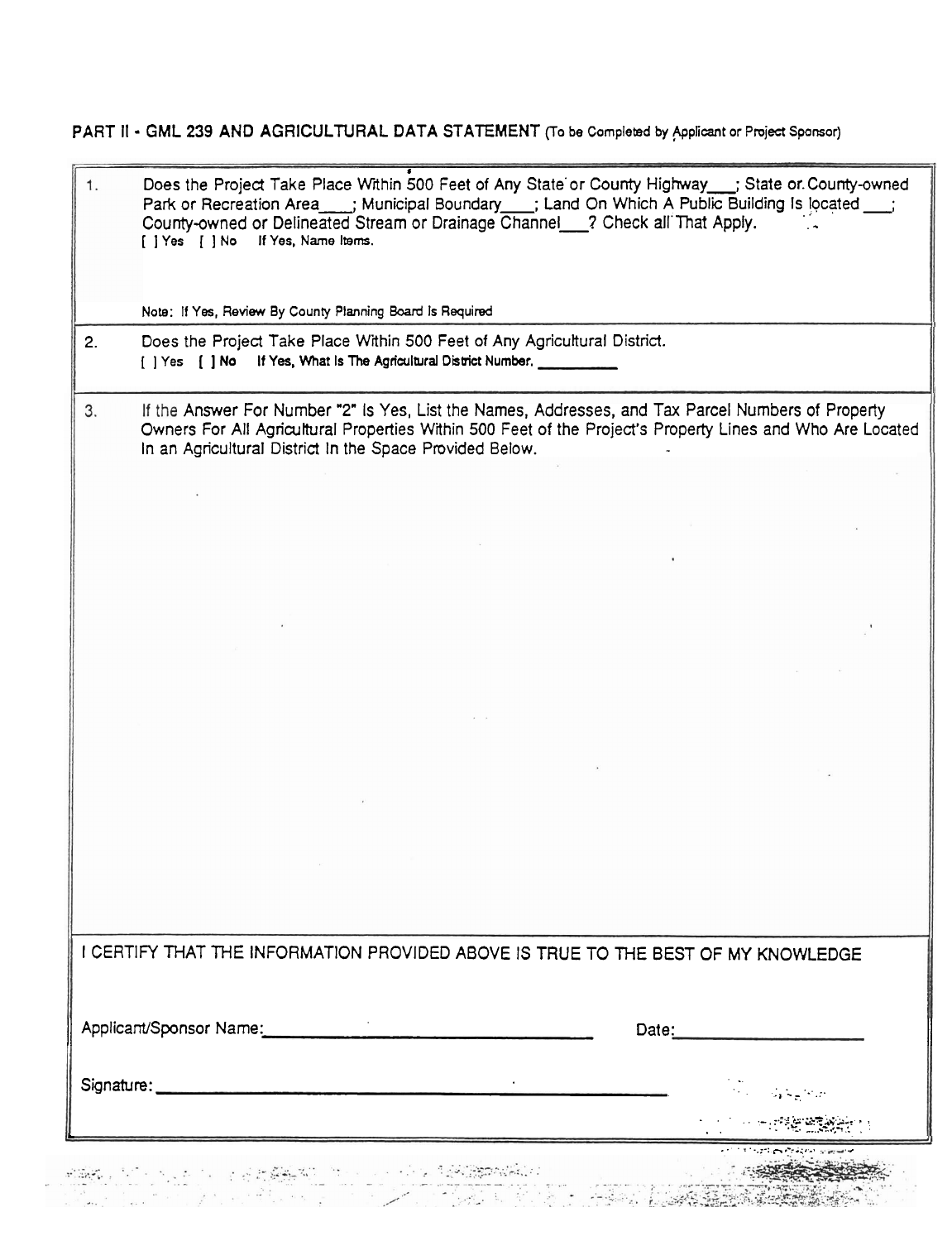## **PART Ill** - **SITE PLAN SKETCH (To be Completed by Applicant or Project Sponsor)**

**(In the Space Provided Below or Through An Attachment. Draw the Site Plan; Include Scale, and** North **Arrow.)** 

 $\mathcal{L}$ era sul я